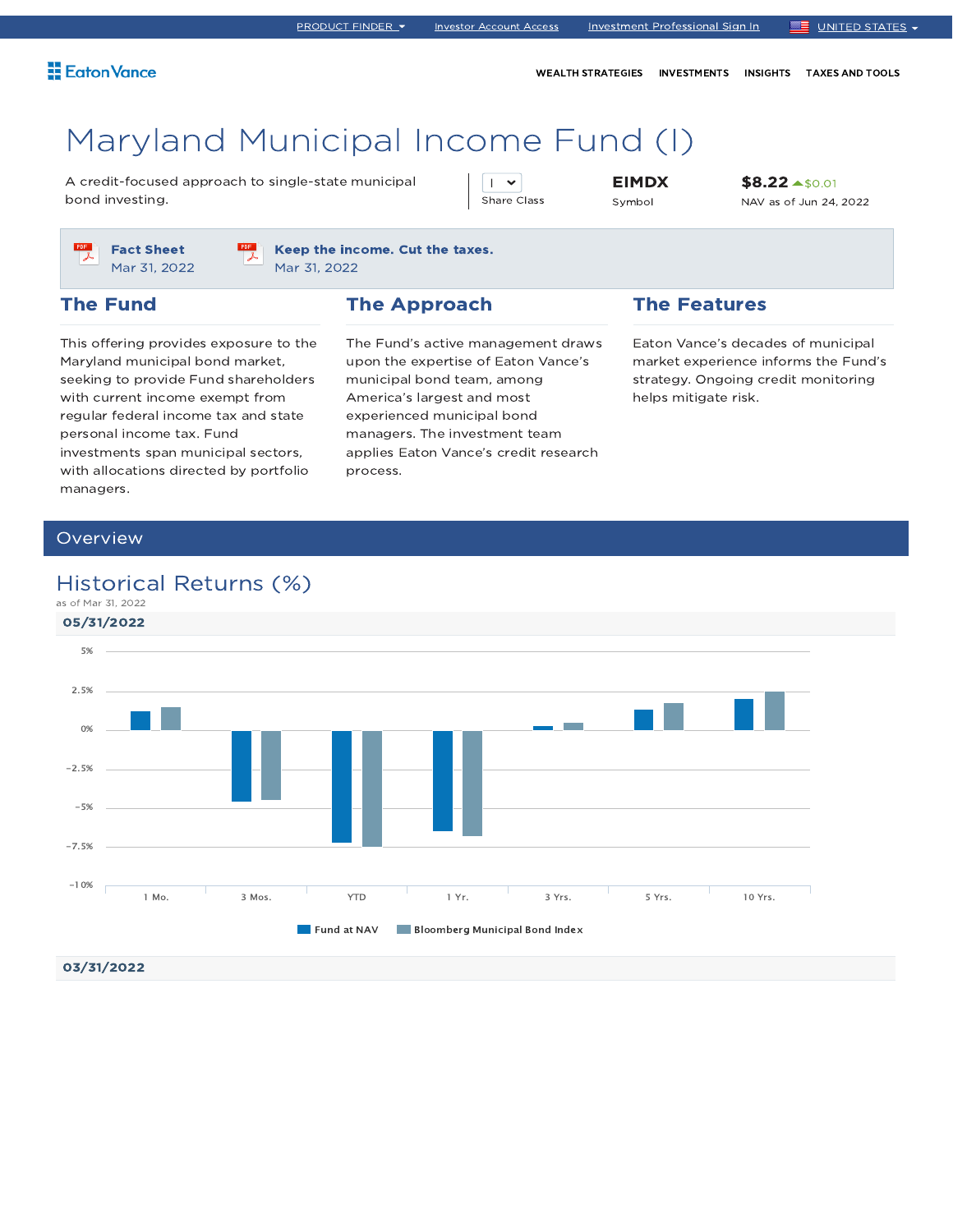



### 05/31/2022

| _________                                   |         |         |         |         |      |      |      |
|---------------------------------------------|---------|---------|---------|---------|------|------|------|
| <b>Fund at NAV</b>                          | 1.26    | $-4.59$ | $-7.23$ | $-6.49$ | 0.30 | 1.34 | 2.05 |
| Bloomberg Municipal Bond Index <sup>1</sup> | 1.49    | $-4.52$ | $-7.47$ | $-6.79$ | 0.50 | 1.78 | 2.54 |
| 03/31/2022                                  |         |         |         |         |      |      |      |
| <b>Fund at NAV</b>                          | $-3.01$ | $-5.68$ | $-5.68$ | $-3.60$ | 1.31 | 2.02 | 2.40 |
| Bloomberg Municipal Bond Index <sup>1</sup> | $-3.24$ | $-6.23$ | $-6.23$ | $-4.47$ | 1.53 | 2.52 | 2.88 |

Past performance is no guarantee of future results. Investment return and principal value will fluctuate so that shares, when redeemed, may be worth more or less than their original cost. Performance is for the stated time period only; due to market volatility, the Fund's current performance may be lower or higher than quoted. Returns are historical and are calculated by determining the percentage change in net asset value (NAV) with all distributions reinvested. Returns for other classes of shares offered by the Fund are different. Performance less than or equal to one year is cumulative. Fund performance during certain periods reflects the strong bond market performance and/or the strong performance of bonds held during those periods. This performance is not typical and may not be repeated. Total return prior to the commencement of the class reflects returns of another Fund class. Prior returns are adjusted to reflect applicable sales charge (but were not adjusted for other expenses). If adjusted for other expenses, returns would be lower. The share class has no sales charge.

#### Fund Facts as of May 31, 2022

| <b>Class I Inception</b>         | 03/03/2008     |
|----------------------------------|----------------|
| <b>Investment Objective</b>      | Current income |
| <b>Total Net Assets</b>          | \$85.6M        |
| <b>Minimum Investment</b>        | \$1000000      |
| <b>Expense Ratio<sup>2</sup></b> | 0.47%          |
| <b>CUSIP</b>                     | 27826Y761      |

### Top 10 Holdings  $(\%)^{3,4}$ as of Mar 31, 2022

| <b>MedStar Health Obligated Group</b>                 | 3.87  |
|-------------------------------------------------------|-------|
| <b>Washington Suburban Sanitary Commission</b>        | 3.35  |
| <b>County of Harford MD</b>                           | 2.78  |
| <b>MedStar Health Obligated Group</b>                 | 2.69  |
| <b>State of Maryland</b>                              | 2.49  |
| <b>County of Anne Arundel MD</b>                      | 2.24  |
| <b>University System of Maryland</b>                  | 1.71  |
| <b>Washington Metropolitan Area Transit Authority</b> | 1.55  |
| <b>County of Montgomery MD</b>                        | 1.54  |
| <b>City of Baltimore MD</b>                           | 146   |
| <b>Total</b>                                          | 23.68 |

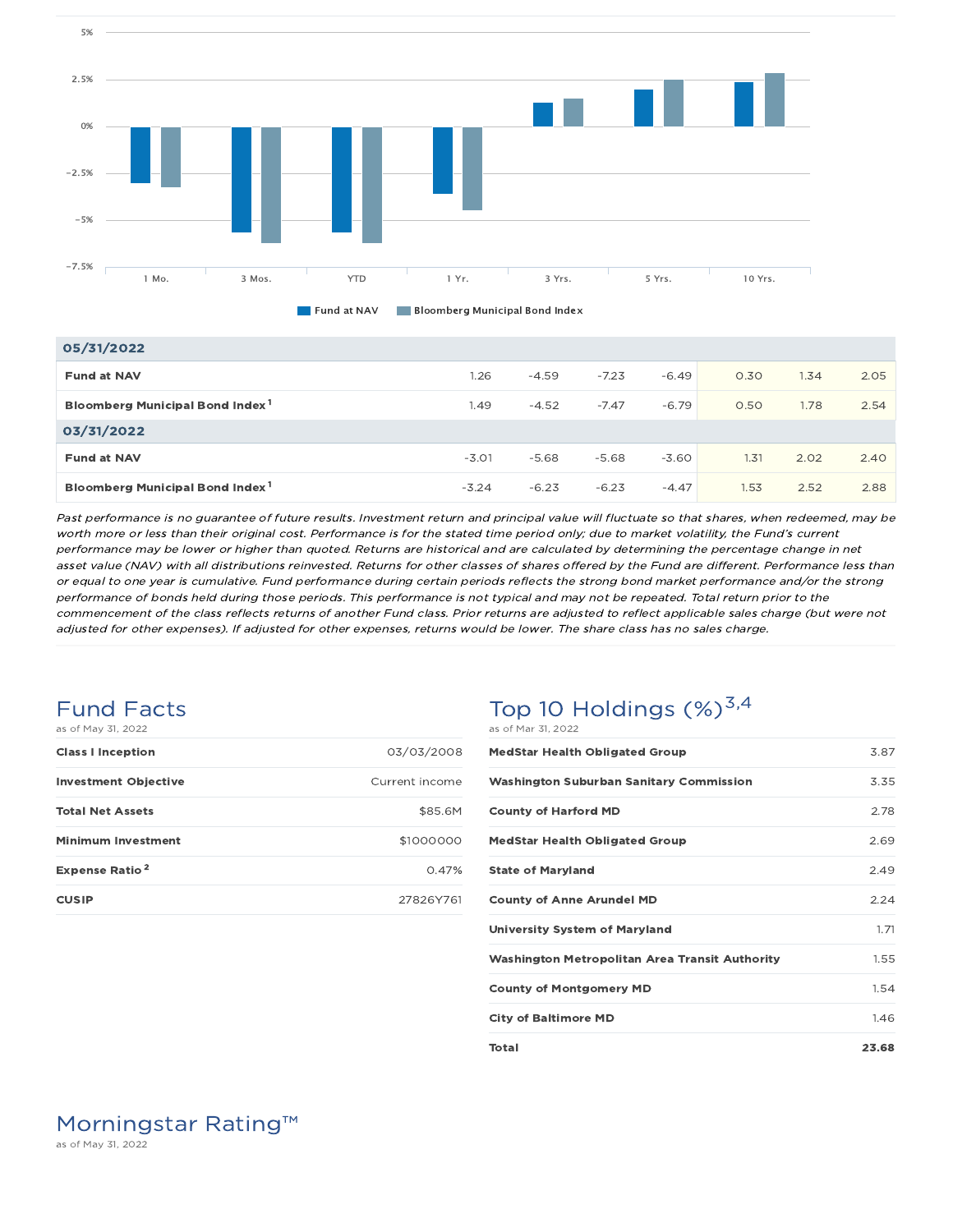| <b>Time Period</b> | Rating | Funds in<br>Muni Single State Interm<br>Category |
|--------------------|--------|--------------------------------------------------|
| Overall            | ****   | 152                                              |
| 3 Years            | ****   | 152                                              |
| 5 Years            | ****   | 144                                              |
| 10 Years           | ****   | 125                                              |

The Morningstar Rating™ for funds, or "star rating", is calculated for managed products (including mutual funds and exchange-traded funds) with at least a three-year history. Exchange-traded funds and open-ended mutual funds are considered a single population for comparative purposes. It is calculated based on a Morningstar Risk-Adjusted Return measure that accounts for variation in a managed product's monthly excess performance, placing more emphasis on downward variations and rewarding consistent performance. The top 10% of products in each product category receive 5 stars, the next 22.5% receive 4 stars, the next 35% receive 3 stars, the next 22.5% receive 2 stars, and the bottom 10% receive 1 star.

The Overall Morningstar Rating for a managed product is derived from a weighted average of the performance figures associated with its three-, five-, and 10-year (if applicable) Morningstar Rating metrics. The weights are: 100% three-year rating for 36-59 months of total returns, 60% five-year rating/40% three-year rating for 60-119 months of total returns, and 50% 10-year rating/30% five-year rating/20% three-year rating for 120 or more months of total returns. While the 10-year overall star rating formula seems to give the most weight to the 10-year period, the most recent three-year period actually has the greatest impact because it is included in all three rating periods. Star ratings do not reflect the effect of any applicable sales load. Hollow stars denote Morningstar Extended Performance Ratings and are considered estimates based on the performance of the fund's oldest share class, adjusted for fees and expenses.

©2022 Morningstar. All Rights Reserved. The information contained herein: (1) is proprietary to Morningstar and/or its content providers; (2) may not be copied or distributed; and (3) is not warranted to be accurate, complete or timely. Neither Morningstar nor its content providers are responsible for any damages or losses arising from any use of this information.

### Portfolio Management

**Trevor G. Smith Managed Fund since 2019** Managed Fund since 2019

The information included herein does not reflect securities deemed to be held by the Fund pursuant to financial accounting standard 140 (FAS 140).

Portfolio profile subject to change due to active management. Percentages may not total 100% due to rounding.

### About Risk:

The value of investments held by the Fund may increase or decrease in response to economic, and financial events (whether real, expected or perceived) in the U.S. and global markets. There generally is limited public information about municipal issuers. As interest rates rise, the value of certain income investments is likely to decline. Investments in debt instruments may be affected by changes in the creditworthiness of the issuer and are subject to the risk of non-payment of principal and interest. The value of income securities also may decline because of real or perceived concerns about the issuer's ability to make principal and interest payments. Because the Fund may invest significantly in a particular state, the Fund share value may fluctuate more than a fund with less exposure to such state. Investments rated below investment grade (sometimes referred to as "junk") are typically subject to greater price volatility and illiquidity than higher rated investments. The Fund's exposure to derivatives involves risks different from, or possibly greater than, the risks associated with investing directly in securities and other investments. Derivatives instruments can be highly volatile, result in leverage (which can increase both the risk and return potential of the Fund), and involve risks in addition to the risks of the underlying instrument on which the derivative is based, such as counterparty, correlation and liquidity risk. If a counterparty is unable to honor its commitments, the value of Fund shares may decline and/or the Fund could experience delays in the return of collateral or other assets held by the counterparty. A nondiversified fund may be subject to greater risk by investing in a smaller number of investments than a diversified fund. The Fund is exposed to liquidity risk when trading volume, lack of a market maker or trading partner, large position size, market conditions, or legal restrictions impair its ability to sell particular investments or to sell them at advantageous market prices. The impact of the coronavirus on global markets could last for an extended period and could adversely affect the Fund's performance. No fund is a complete investment program and you may lose money investing in a fund. The Fund may engage in other investment practices that may involve additional risks and you should review the Fund prospectus for a complete description.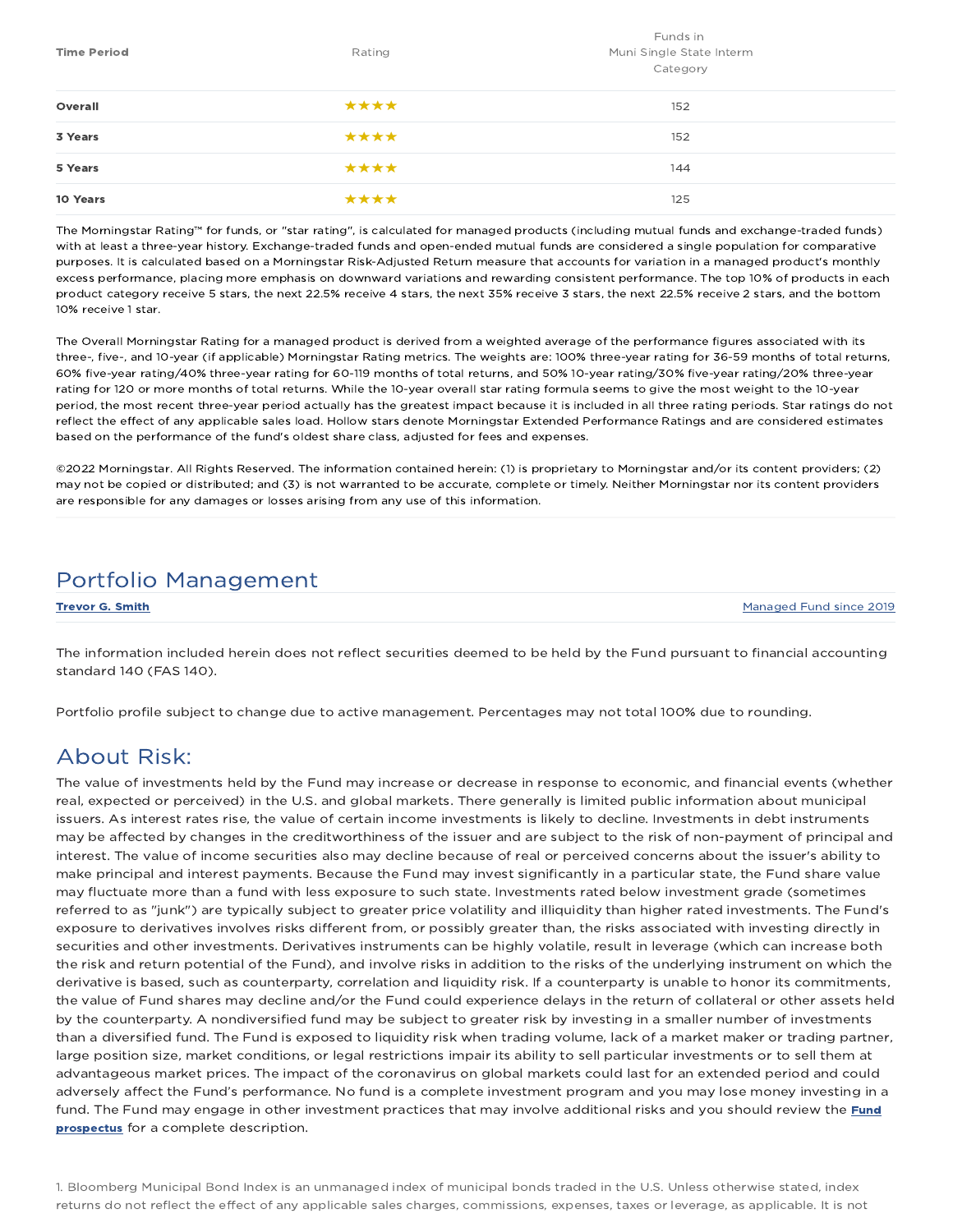possible to invest directly in an index. Historical performance of the index illustrates market trends and does not represent the past or future performance of the fund.

- 2. Source: Fund prospectus.
- 3. Percent of total net assets.
- 4. Top 10 holdings represents the largest holdings by CUSIP.

### Performance

### Historical Returns (%)





05/31/2022

| 05/31/2022                                                 |         |         |         |         |         |      |      |
|------------------------------------------------------------|---------|---------|---------|---------|---------|------|------|
| <b>Fund at NAV</b>                                         | 1.26    | $-4.59$ | $-7.23$ | $-6.49$ | 0.30    | 1.34 | 2.05 |
| Bloomberg Municipal Bond Index <sup>1</sup>                | 1.49    | $-4.52$ | $-7.47$ | $-6.79$ | 0.50    | 1.78 | 2.54 |
| Morningstar Muni Single State Interm Category <sup>5</sup> | 1.15    | $-3.89$ | $-6.49$ | $-6.20$ | $-0.05$ | 0.98 | 1.67 |
| 03/31/2022                                                 |         |         |         |         |         |      |      |
| <b>Fund at NAV</b>                                         | $-3.01$ | $-5.68$ | $-5.68$ | $-3.60$ | 1.31    | 2.02 | 2.40 |
| Bloomberg Municipal Bond Index <sup>1</sup>                | $-3.24$ | $-6.23$ | $-6.23$ | $-4.47$ | 1.53    | 2.52 | 2.88 |
| Morningstar Muni Single State Interm Category <sup>5</sup> | $-2.62$ | $-5.26$ | $-5.26$ | $-4.06$ | 0.84    | 1.61 | 1.98 |
|                                                            |         |         |         |         |         |      |      |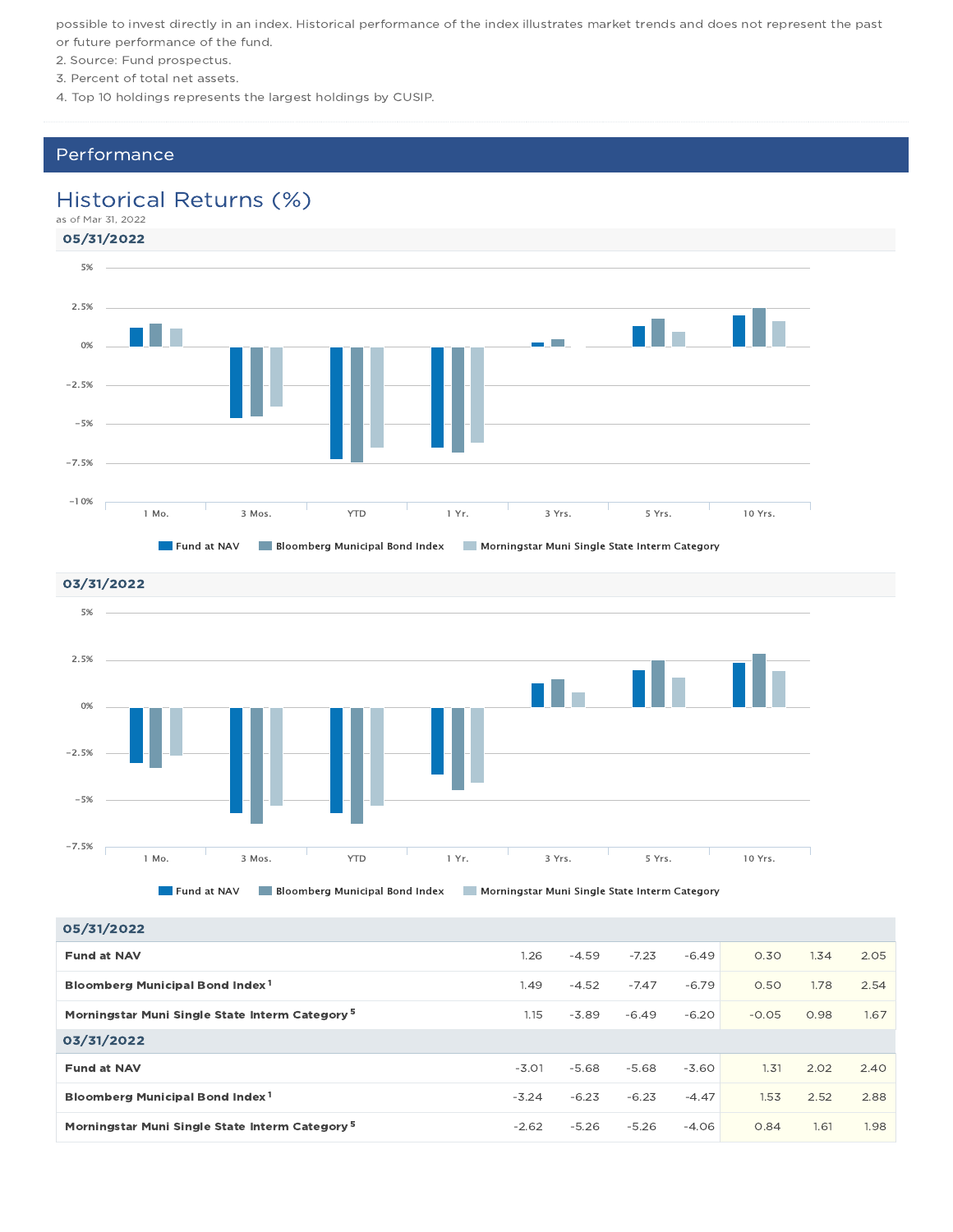Past performance is no guarantee of future results. Investment return and principal value will fluctuate so that shares, when redeemed, may be worth more or less than their original cost. Performance is for the stated time period only; due to market volatility, the Fund's current performance may be lower or higher than quoted. Returns are historical and are calculated by determining the percentage change in net asset value (NAV) with all distributions reinvested. Returns for other classes of shares offered by the Fund are different. Performance less than or equal to one year is cumulative. Fund performance during certain periods reflects the strong bond market performance and/or the strong performance of bonds held during those periods. This performance is not typical and may not be repeated. Total return prior to the commencement of the class reflects returns of another Fund class. Prior returns are adjusted to reflect applicable sales charge (but were not adjusted for other expenses). If adjusted for other expenses, returns would be lower. The share class has no sales charge.

### Calendar Year Returns (%)

|                                             | 2012 | 2013    | 2014 | 2015 | 2016 | 2017 | 2018 | 2019 | 2020 | 2021 |
|---------------------------------------------|------|---------|------|------|------|------|------|------|------|------|
| <b>Fund at NAV</b>                          | 8.02 | $-3.43$ | 7.88 | 3.04 | O.51 | 3.82 | 0.94 | 6.41 | 4.50 | 1.73 |
| Bloomberg Municipal Bond Index <sup>1</sup> | 6.78 | $-2.55$ | 9.05 | 3.30 | 0.25 | 5.45 | .28  | 7.54 | 5.21 | 1.52 |

### Fund Facts

| <b>Expense Ratio<sup>2</sup></b> | 0.47%      |
|----------------------------------|------------|
| <b>Class I Inception</b>         | 03/03/2008 |
| <b>Distribution Frequency</b>    | Monthly    |

# Yield Information<sup>6</sup>

| as of May 31, 2022                                       |       |
|----------------------------------------------------------|-------|
| <b>Distribution Rate at NAV</b>                          | 2.11% |
| Taxable-Equivalent Distribution Rate at NAV <sup>7</sup> | 394%  |
| SEC 30-day Yield <sup>8</sup>                            | 2.60% |
| Taxable-Equivalent SEC 30-day Yield                      | 4.87% |

# Morningstar Rating™

as of May 31, 2022

| <b>Time Period</b> | Rating | Funds in<br>Muni Single State Interm<br>Category |
|--------------------|--------|--------------------------------------------------|
| Overall            | ****   | 152                                              |
| 3 Years            | ****   | 152                                              |
| 5 Years            | ****   | 144                                              |
| 10 Years           | ****   | 125                                              |

The Morningstar Rating™ for funds, or "star rating", is calculated for managed products (including mutual funds and exchange-traded funds) with at least a three-year history. Exchange-traded funds and open-ended mutual funds are considered a single population for comparative purposes. It is calculated based on a Morningstar Risk-Adjusted Return measure that accounts for variation in a managed product's monthly excess performance, placing more emphasis on downward variations and rewarding consistent performance. The top 10% of products in each product category receive 5 stars, the next 22.5% receive 4 stars, the next 35% receive 3 stars, the next 22.5% receive 2 stars, and the bottom 10% receive 1 star.

The Overall Morningstar Rating for a managed product is derived from a weighted average of the performance figures associated with its three-, five-, and 10-year (if applicable) Morningstar Rating metrics. The weights are: 100% three-year rating for 36-59 months of total returns, 60% five-year rating/40% three-year rating for 60-119 months of total returns, and 50% 10-year rating/30% five-year rating/20% three-year rating for 120 or more months of total returns. While the 10-year overall star rating formula seems to give the most weight to the 10-year period, the most recent three-year period actually has the greatest impact because it is included in all three rating periods. Star ratings do not reflect the effect of any applicable sales load. Hollow stars denote Morningstar Extended Performance Ratings and are considered estimates based on the performance of the fund's oldest share class, adjusted for fees and expenses.

©2022 Morningstar. All Rights Reserved. The information contained herein: (1) is proprietary to Morningstar and/or its content providers; (2) may not be copied or distributed; and (3) is not warranted to be accurate, complete or timely. Neither Morningstar nor its content providers are responsible for any damages or losses arising from any use of this information.

### NAV History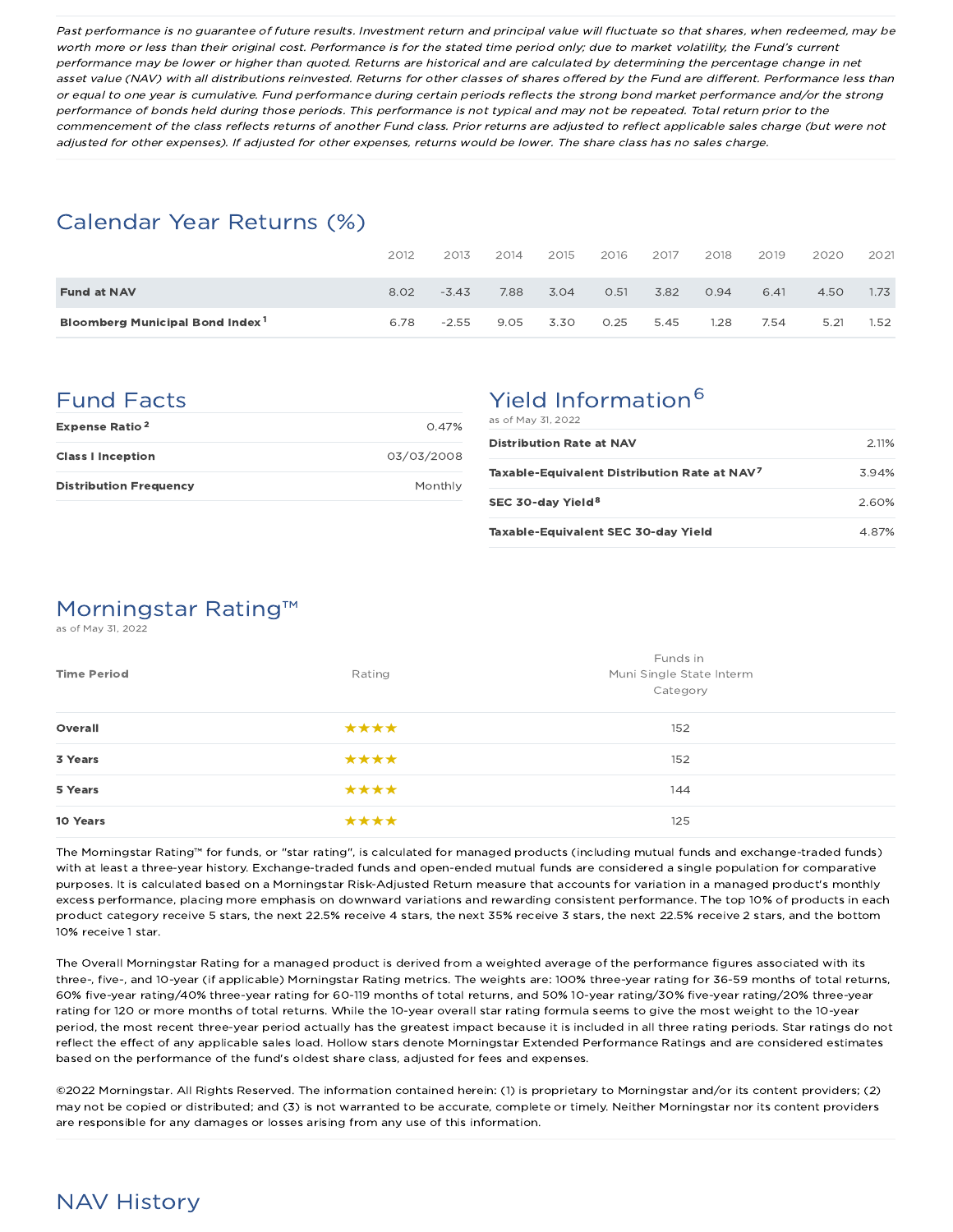| Date         | <b>NAV</b> | NAV Change |
|--------------|------------|------------|
| Jun 24, 2022 | \$8.22     | \$0.01     |
| Jun 23, 2022 | \$8.21     | \$0.03     |
| Jun 22, 2022 | \$8.18     | \$0.03     |
| Jun 21, 2022 | \$8.15     | $-$0.01$   |
| Jun 17, 2022 | \$8.16     | \$0.02     |
| Jun 16, 2022 | \$8.14     | $-$0.01$   |
| Jun 15, 2022 | \$8.15     | \$0.01     |
| Jun 14, 2022 | \$8.14     | $-$0.07$   |
| Jun 13, 2022 | \$8.21     | $-$0.13$   |
| Jun 10, 2022 | \$8.34     | $-$0.02$   |
|              |            |            |

# Distribution History 9

| Ex-Date         | Distribution | Reinvest NAV |
|-----------------|--------------|--------------|
| May 31, 2022    | \$0.01505    | \$8.42       |
| Apr 29, 2022    | \$0.01446    | \$8.33       |
| Mar 31, 2022    | \$0.01331    | \$8.59       |
| Feb 28, 2022    | \$0.01445    | \$8.87       |
| Jan 31, 2022    | \$0.01297    | \$8.93       |
| Dec 31, 2021    | \$0.01281    | \$9.15       |
| Nov 30, 2021    | \$0.01351    | \$9.16       |
| Oct 29, 2021    | \$0.01327    | \$9.09       |
| Sep 30, 2021    | \$0.01352    | \$9.12       |
| Aug 31, 2021    | \$0.01311    | \$9.21       |
| <b>View All</b> |              |              |

No records in this table indicates that there has not been a distribution greater than .0001 within the past 3 years. Fund prospectus

# Capital Gain History<sup>9</sup>

Ex-Date Short-Term Exercise Short-Term Long-Term Long-Term Reinvest NAV

No records in this table indicates that there has not been a capital gain greater than .0001 within the past 3 years. Fund prospectus

Portfolio profile subject to change due to active management. Percentages may not total 100% due to rounding.

### About Risk:

The value of investments held by the Fund may increase or decrease in response to economic, and financial events (whether real, expected or perceived) in the U.S. and global markets. There generally is limited public information about municipal issuers. As interest rates rise, the value of certain income investments is likely to decline. Investments in debt instruments may be affected by changes in the creditworthiness of the issuer and are subject to the risk of non-payment of principal and interest. The value of income securities also may decline because of real or perceived concerns about the issuer's ability to make principal and interest payments. Because the Fund may invest significantly in a particular state, the Fund share value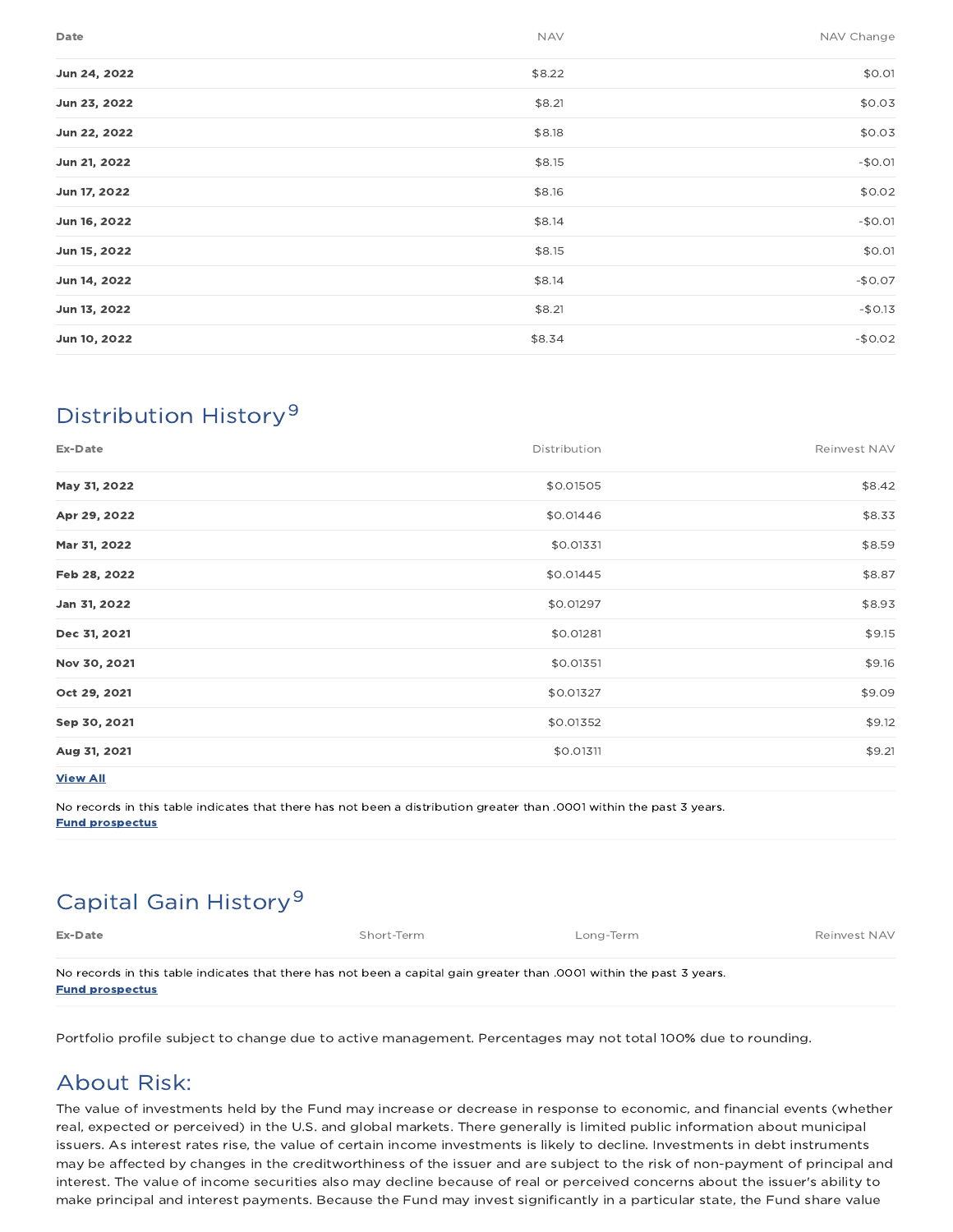may fluctuate more than a fund with less exposure to such state. Investments rated below investment grade (sometimes referred to as "junk") are typically subject to greater price volatility and illiquidity than higher rated investments. The Fund's exposure to derivatives involves risks different from, or possibly greater than, the risks associated with investing directly in securities and other investments. Derivatives instruments can be highly volatile, result in leverage (which can increase both the risk and return potential of the Fund), and involve risks in addition to the risks of the underlying instrument on which the derivative is based, such as counterparty, correlation and liquidity risk. If a counterparty is unable to honor its commitments, the value of Fund shares may decline and/or the Fund could experience delays in the return of collateral or other assets held by the counterparty. A nondiversified fund may be subject to greater risk by investing in a smaller number of investments than a diversified fund. The Fund is exposed to liquidity risk when trading volume, lack of a market maker or trading partner, large position size, market conditions, or legal restrictions impair its ability to sell particular investments or to sell them at advantageous market prices. The impact of the coronavirus on global markets could last for an extended period and could adversely affect the Fund's performance. No fund is a complete investment program and you may lose money investing in a fund. The Fund may engage in other investment practices that may involve additional risks and you should review the Fund prospectus for a complete description.

1. Bloomberg Municipal Bond Index is an unmanaged index of municipal bonds traded in the U.S. Unless otherwise stated, index returns do not reflect the effect of any applicable sales charges, commissions, expenses, taxes or leverage, as applicable. It is not possible to invest directly in an index. Historical performance of the index illustrates market trends and does not represent the past or future performance of the fund.

2. Source: Fund prospectus.

5. The Morningstar Muni Single State Interm Category includes funds that invest in individual state and local government bonds free from both federal and state taxes with a duration between 4.5 and 7.0 years.

6. SEC 30-day yield is a standardized measure based on the estimated yield to maturity of a fund's investments over a 30-day period and is based on the maximum offer price at the date specified. The SEC 30-day yield is not based on the distributions made by the fund, which may differ. Distribution Rate at NAV is calculated by dividing the last distribution paid per share (annualized) by NAV. For National Municipal Funds, taxable-equivalent performance is calculated using a 40.8% tax rate (equals maximum individual federal tax rate adjusted for the Medicare surtax). For Single-State Municipal Funds, taxable-equivalent performance also reflect maximum effective individual state income tax rates. Local income taxes that may apply are not considered. The Fund's monthly distribution may be comprised of ordinary income, net realized capital gains and returns of capital.

7. Distribution Rate at NAV and Market Price is calculated by dividing the last distribution paid per share (annualized) by NAV or market price, respectively. For National Municipal Funds, Taxable-Equivalent Distribution Rate at NAV and Market Price is calculated using a 40.8% tax rate (equals maximum individual federal tax rate adjusted for the Medicare surtax). For Single-State Municipal Funds, Taxable-Equivalent Distribution Rates also reflect maximum effective individual state income tax rates. Local income taxes that may apply are not considered.

8. SEC 30-day yield is a standardized measure based on the estimated yield to maturity of a fund's investments over a 30-day period and is based on the maximum offer price at the date specified. The SEC 30-day yield is not based on the distributions made by the fund, which may differ. Distribution Rate at NAV is calculated by dividing the last distribution paid per share (annualized) by NAV. The Fund's monthly distribution may be comprised of ordinary income, net realized capital gains and returns of capital. 9. The Fund's distributions may be comprised of tax-exempt income, ordinary income, net realized capital gains and return of capital. The Fund will determine the tax characteristics of all Fund distributions after the end of the calendar year and will provide shareholders such information at that time. Please consult your tax advisor for further information.

### Portfolio

03/31/2022 Asset Mix  $(\%)^{3,10}$ as of Mar 31, 2022

#### Portfolio Statistics as of Mar 31, 2022

| <b>Number of Holdings</b>         | 102        |
|-----------------------------------|------------|
| <b>Average Coupon</b>             | 4.25%      |
| <b>Average Maturity</b>           | 11.30 yrs. |
| <b>Average Effective Maturity</b> | 6.22 yrs.  |
| <b>Average Duration</b>           | 5.09 yrs.  |
| <b>Average Call</b>               | 5.81 yrs.  |
| <b>Average Price</b>              | \$107.67   |
| % Subject to AMT                  | 4.58%      |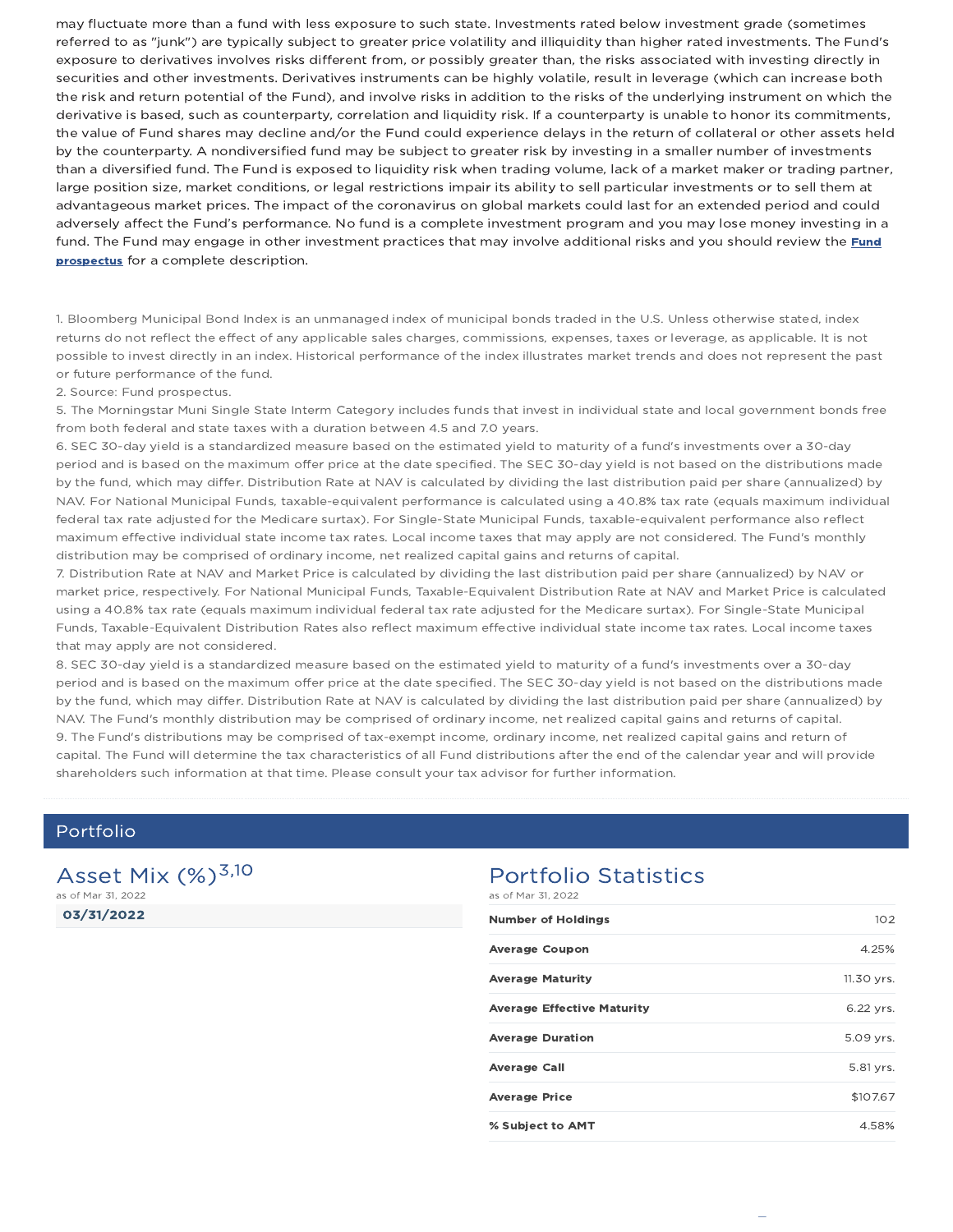

| <b>Total</b>           | 100.00 |  |
|------------------------|--------|--|
| Cash                   | 4.02   |  |
| <b>Municipal Bonds</b> | 95.98  |  |

# Sector Breakdown (%)<sup>3</sup>

| <b>General Obligations</b>     | 31.02 |
|--------------------------------|-------|
| <b>Transportation</b>          | 11.06 |
| <b>Education</b>               | 10.90 |
| <b>Hospital</b>                | 9.30  |
| <b>Housing</b>                 | 8.00  |
| <b>Water and Sewer</b>         | 6.74  |
| <b>Senior Living/Life Care</b> | 5.79  |
| <b>Insured-Hospital</b>        | 3.87  |
| <b>Escrowed/Prerefunded</b>    | 3.35  |
| Insured-Escrowed/Prerefunded   | 2.69  |
| <b>View All</b>                |       |

# Credit Quality (%)<sup>11</sup>

as of Mar 31, 2022

03/31/2022



| <b>AAA</b>       | 33.62  |
|------------------|--------|
| AA               | 27.01  |
| A                | 21.07  |
| <b>BBB</b>       | 10.00  |
| BB               | 1.23   |
| в                | 1.15   |
| <b>Not Rated</b> | 5.91   |
| <b>Total</b>     | 100.00 |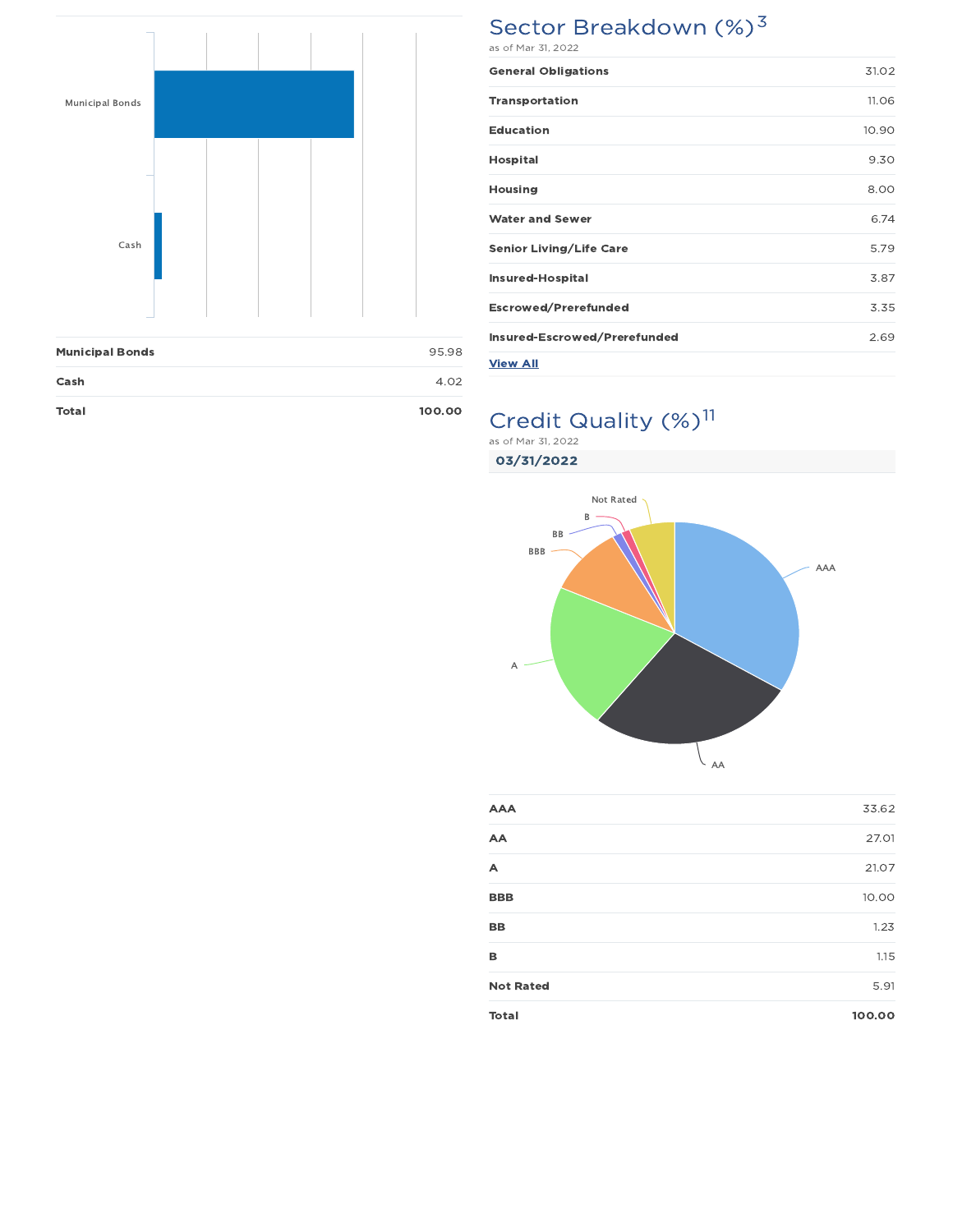# Maturity Distribution (%)<sup>11</sup>

as of Mar 31, 2022

03/31/2022



# Assets by State (%)<sup>11,12</sup>

| as of Mar 31, 2022          |       |  |
|-----------------------------|-------|--|
| Maryland                    | 93.02 |  |
| <b>District of Columbia</b> | 5.54  |  |
| <b>Puerto Rico</b>          | 0.73  |  |
| Connecticut                 | 0.58  |  |
| Other                       | O.12  |  |

| <b>Less Than 1 Year</b>   | 9.75   |
|---------------------------|--------|
| 1 To 3 Years              | 6.35   |
| 3 To 5 Years              | 8.05   |
| 5 To 10 Years             | 25.36  |
| 10 To 20 Years            | 34.96  |
| 20 To 30 Years            | 13.03  |
| <b>More Than 30 Years</b> | 2.51   |
| <b>Total</b>              | 100.00 |

# Fund Holdings<sup>3,13</sup>

#### as of Apr 30, 2022

| <b>Holding</b>                                 | Coupon Rate | Maturity Date | % of Net Assets |
|------------------------------------------------|-------------|---------------|-----------------|
| <b>MedStar Health Obligated Group</b>          | 5.25%       | 08/15/2038    | 4.03%           |
| <b>Washington Suburban Sanitary Commission</b> | 0.42%       | 06/01/2023    | 3.66%           |
| <b>County of Frederick MD</b>                  | 5.00%       | 10/01/2028    | 3.01%           |
| <b>County of Harford MD</b>                    | 5.00%       | 10/01/2028    | 2.96%           |

Ratings are based on Moody's, S&P or Fitch, as applicable. If securities are rated differently by the ratings agencies, the highest rating is applied. Ratings, which are subject to change, apply to the creditworthiness of the issuers of the underlying securities and not to the Fund or its shares. Credit ratings measure the quality of a bond based on the issuer's creditworthiness, with ratings ranging from AAA, being the highest, to D, being the lowest based on S&P's measures. Ratings of BBB or higher by S&P or Fitch (Baa or higher by Moody's) are considered to be investment-grade quality. Credit ratings are based largely on the ratings agency's analysis at the time of rating. The rating assigned to any particular security is not necessarily a reflection of the issuer's current financial condition and does not necessarily reflect its assessment of the volatility of a security's market value or of the liquidity of an investment in the security. Holdings designated as "Not Rated" are not rated by the national ratings agencies stated above.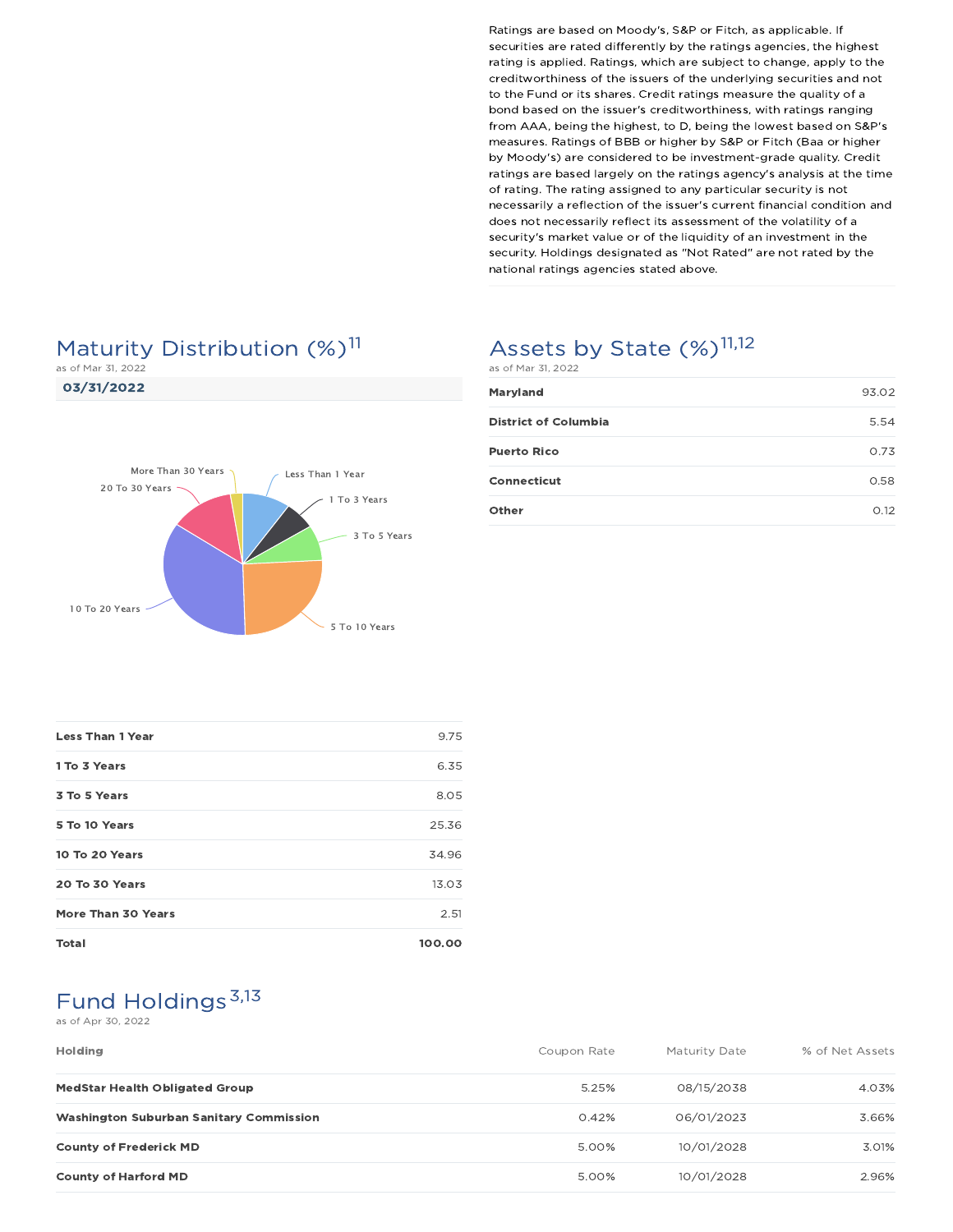| <b>Holding</b>                                 | Coupon Rate | Maturity Date | % of Net Assets |
|------------------------------------------------|-------------|---------------|-----------------|
| <b>MedStar Health Obligated Group</b>          | 5.00%       | 07/01/2027    | 2.90%           |
| <b>County of Anne Arundel MD</b>               | 5.00%       | 10/01/2025    | 2.41%           |
| <b>University System of Maryland</b>           | 5.00%       | 04/01/2025    | 1.85%           |
| <b>County of Prince George's MD</b>            | 5.00%       | 07/01/2023    | 1.80%           |
| <b>United States Dollar</b>                    |             |               | 1.75%           |
| Washington Metropolitan Area Transit Authority | 5.00%       | 07/15/2046    | 1.63%           |
| <b>View All</b>                                |             |               |                 |

The information included herein does not reflect securities deemed to be held by the Fund pursuant to financial accounting standard 140 (FAS 140).

Portfolio profile subject to change due to active management. Percentages may not total 100% due to rounding.

### About Risk:

The value of investments held by the Fund may increase or decrease in response to economic, and financial events (whether real, expected or perceived) in the U.S. and global markets. There generally is limited public information about municipal issuers. As interest rates rise, the value of certain income investments is likely to decline. Investments in debt instruments may be affected by changes in the creditworthiness of the issuer and are subject to the risk of non-payment of principal and interest. The value of income securities also may decline because of real or perceived concerns about the issuer's ability to make principal and interest payments. Because the Fund may invest significantly in a particular state, the Fund share value may fluctuate more than a fund with less exposure to such state. Investments rated below investment grade (sometimes referred to as "junk") are typically subject to greater price volatility and illiquidity than higher rated investments. The Fund's exposure to derivatives involves risks different from, or possibly greater than, the risks associated with investing directly in securities and other investments. Derivatives instruments can be highly volatile, result in leverage (which can increase both the risk and return potential of the Fund), and involve risks in addition to the risks of the underlying instrument on which the derivative is based, such as counterparty, correlation and liquidity risk. If a counterparty is unable to honor its commitments, the value of Fund shares may decline and/or the Fund could experience delays in the return of collateral or other assets held by the counterparty. A nondiversified fund may be subject to greater risk by investing in a smaller number of investments than a diversified fund. The Fund is exposed to liquidity risk when trading volume, lack of a market maker or trading partner, large position size, market conditions, or legal restrictions impair its ability to sell particular investments or to sell them at advantageous market prices. The impact of the coronavirus on global markets could last for an extended period and could adversely affect the Fund's performance. No fund is a complete investment program and you may lose money investing in a fund. The Fund may engage in other investment practices that may involve additional risks and you should review the Fund prospectus for a complete description.

3. Percent of total net assets.

10. A delay in transaction settlement may result in a negative cash position.

11. Percent of bond holdings.

12. In the event a municipal bond has dual exemption in more than one state, the primary state as classified by Bloomberg will be shown.

13. The following list reflects unaudited securities holdings (excluding derivatives positions). Holdings information may differ if presented as of trade date. Due to rounding, holdings of less than 0.005% may show as 0.00%. Portfolio information subject to change due to active management.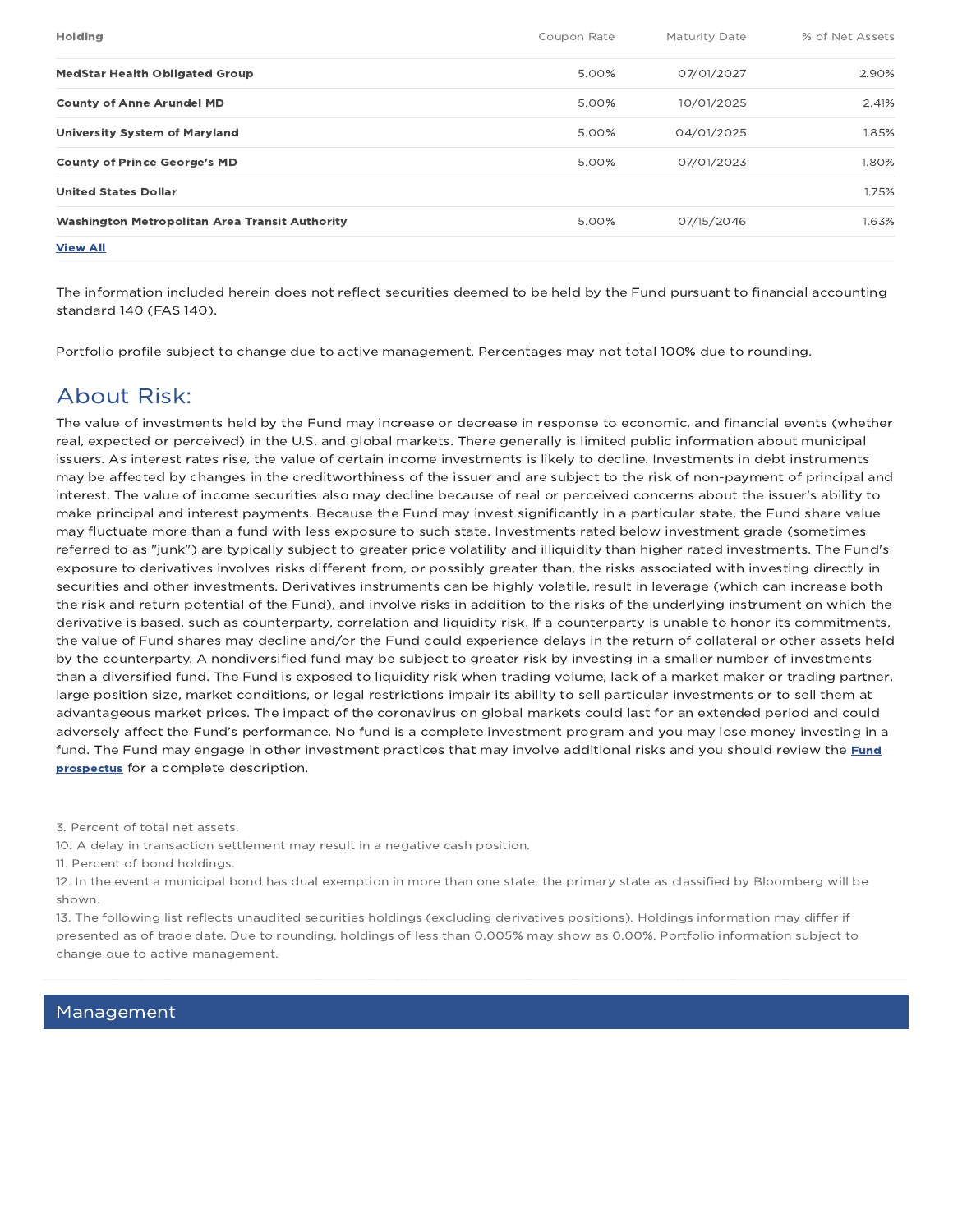

Trevor G. Smith Executive Director, Portfolio Manager Joined Eaton Vance 2010

#### Biography

Trevor Smith is a portfolio manager on the Municipals Team. He is responsible for buy and sell decisions, portfolio construction and risk management for the firm's municipal bond strategies. He joined Eaton Vance in 2010. Morgan Stanley acquired Eaton Vance in March 2021.

Trevor began his career in the investment management industry in 2008. Before joining Eaton Vance, he was a municipal research analyst at Lord, Abbett & Co. He was also affiliated with Financial Security Assurance and the City of Aspen Finance Department.

Trevor earned a B.A. from Middlebury College and an MBA, with high honors, from Boston University. He is a member of the Boston Municipal Analysts Forum and the National Federation of Municipal Analysts.

#### Education

- B.A. Middlebury College
- M.B.A. Boston University

#### Experience

• Managed Fund since 2019

#### Other funds managed

- Arizona Municipal Income Fund
- California Municipal Opportunities Fund
- Connecticut Municipal Income Fund
- Georgia Municipal Income Fund
- Municipal Opportunities Fund
- National Limited Maturity Municipal Income Fund
- New York Municipal Opportunities Fund
- **Short Duration Municipal Opportunities Fund**
- Virginia Municipal Income Fund

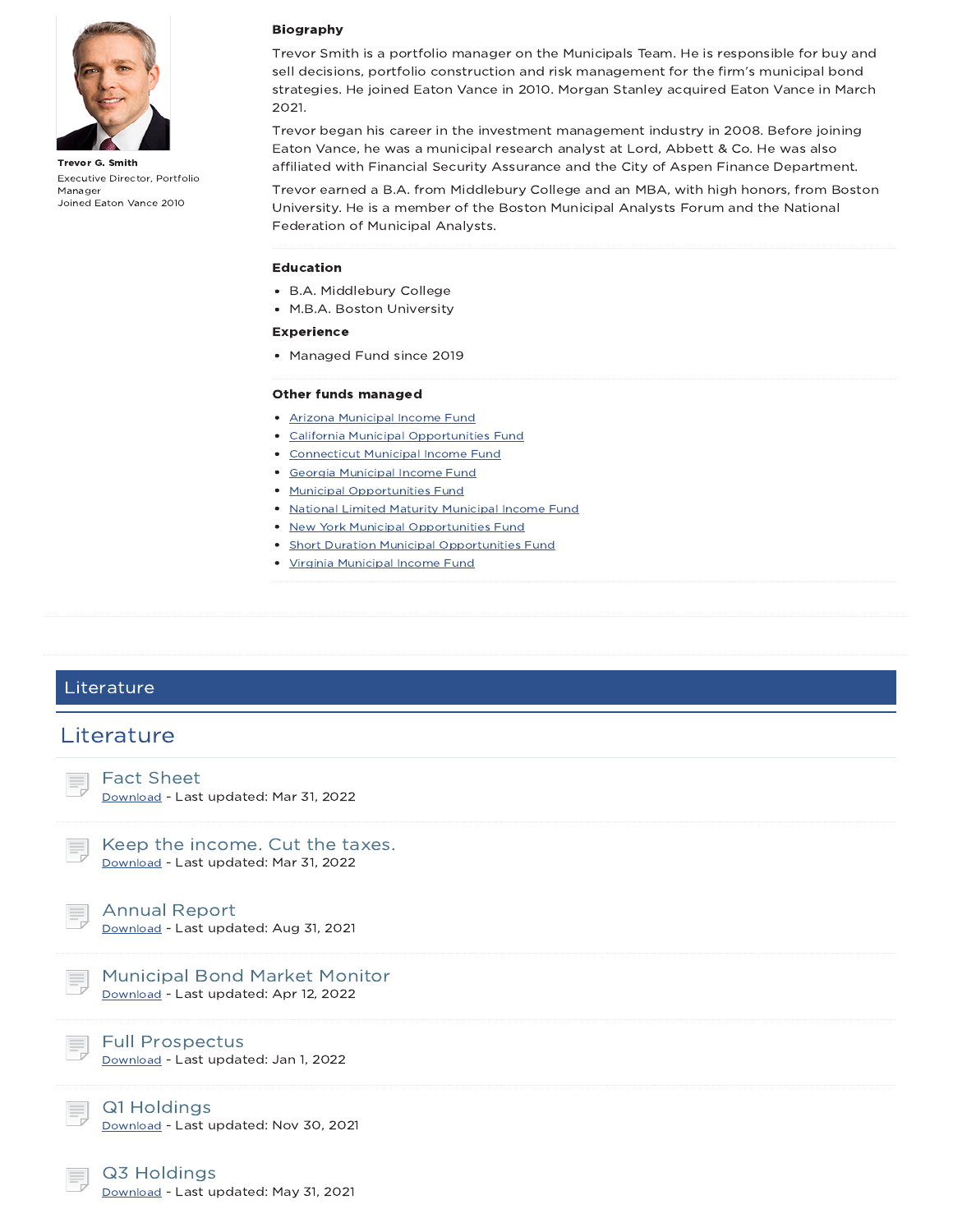| Ħ. | Holdings - Form N-PORT<br>Download                                 |
|----|--------------------------------------------------------------------|
| Ħ, | SAI<br>Download - Last updated: Jan 1, 2022                        |
| 弖  | <b>Semi-Annual Report</b><br>Download - Last updated: Feb 28, 2022 |
| 巪  | <b>Summary Prospectus</b><br>Download - Last updated: Jan 1, 2022  |

### Eaton Vance

in  $y = \theta$ 



**HEADQUARTERS** Two International Place Boston, MA 02110

| <b>Investments</b>               | <b>Insights</b>               | <b>Taxes &amp; Tools</b>         | <b>Resources</b>                  |
|----------------------------------|-------------------------------|----------------------------------|-----------------------------------|
| <b>Eaton Vance Funds</b>         | <b>Advisory Blog</b>          | <b>Investment Tax Center</b>     | Forms & E-Delivery                |
| <b>Parametric Funds</b>          | <b>Monthly Market Monitor</b> | Tax Information                  | Mutual Funds & Abandoned Property |
| Calvert Funds                    | Market Update Events          | <b>Investment Tax Calculator</b> | <b>DST Vision</b>                 |
| Separately Managed Accounts      | The Advisor Institute         | Laddered Investing Interest Rate | AdvisorCentral                    |
| Closed-End Funds and Term Trusts |                               | Scenario Tool                    |                                   |
|                                  |                               | Concentrated Stock Position      |                                   |

Calculator

Tax-Equivalent Yield Calculator

Accessibility | Business Continuity | Privacy & Security | Terms & Conditions | Careers | Contact | Investor Account Access

To report a website vulnerability, please go to Responsible Disclosure.

Eaton Vance is part of Morgan Stanley Investment Management, the asset management division of Morgan Stanley.

For USA PATRIOT Act Disclosure Notice please click here.

This image indicates content designed specifically for Financial Advisors / Investment Professionals. This material is not to be used with the public.

Before investing in any Eaton Vance fund, prospective investors should consider carefully the investment objective(s), risks, and charges and expenses. For open-end mutual funds, the current prospectus contains this and other information. To obtain <sup>a</sup> mutual fund prospectus or summary prospectus and the most recent annual and semiannual shareholder reports, contact your financial advisor or <u>download a copy **here**</u>. Read the prospectus carefully before you invest or send money. For closed-end